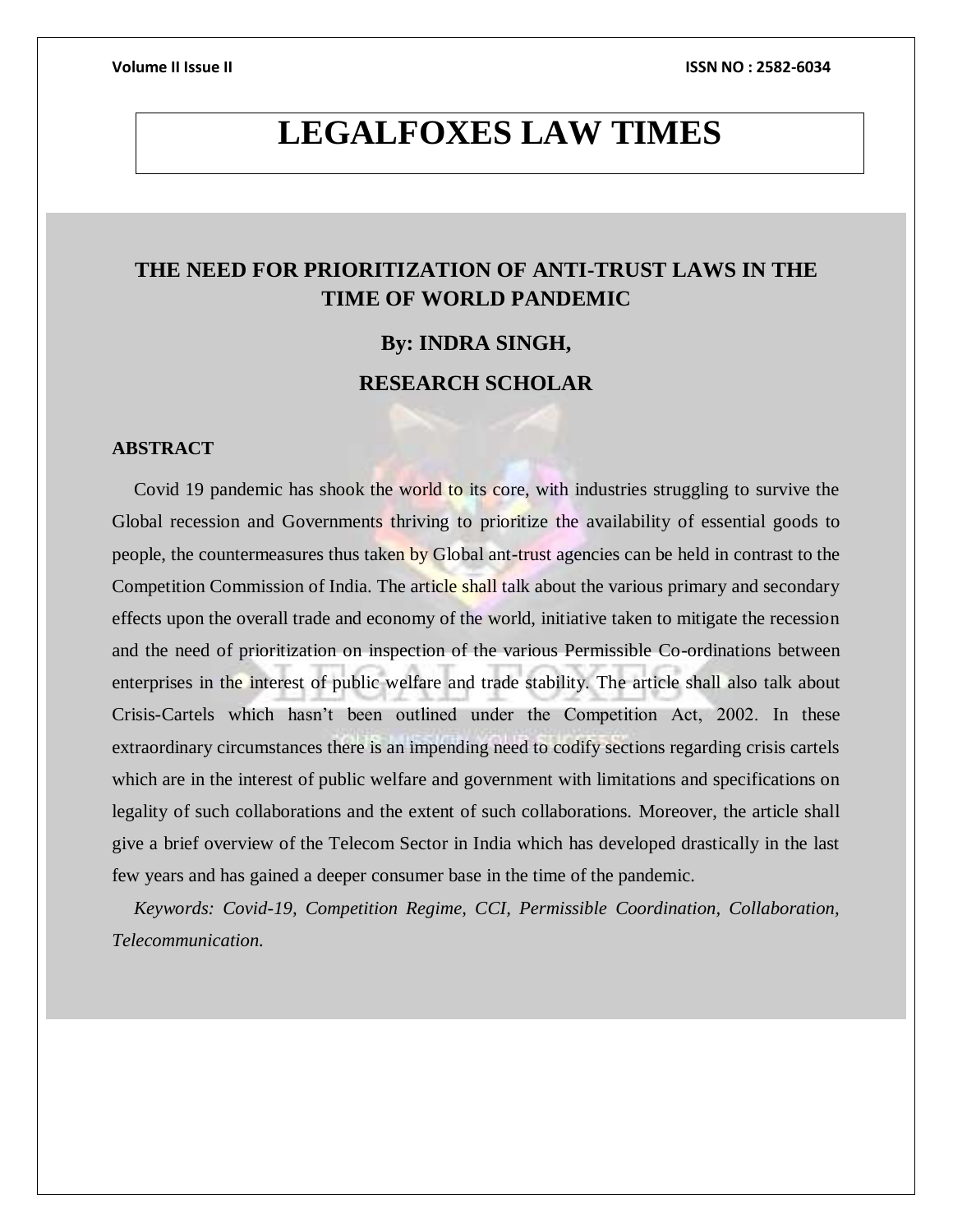# **INTRODUCTION**

The outbreak of Novel Coronavirus has significantly affected production and business across the world. The state's measures to prevent the spreading of the pandemic though to an extent controlled the same; on the other hand severely affected the economy, given the state imposed lockdowns that have halted major industries thereby causing shortage of supply for basic commodities. There exists a direct reasoning for increased trade competitiveness during the period of recession as industries on the receiving end of the economic misgivings shall make all attempts necessary to survive such recession. Thus, it is up to the Competition Commission of India to take the appropriate initiatives in order to discourage any anti-competitive practices that are adopted in the meantime. The objective of Competition Law in India, or for that matter, in general is to prioritize on the interests of the consumers by sustaining healthy competition and the same is to be insured for a steady and overall growth of market. The early days of lockdown saw multiples industries/ companies who joined hands to fight against the dreading demand for pharmaceutical products, telecom services, software and bank services etc. However, it is necessary that such co-operation limits within the norms of the Competition Act, 2002 (herein after referred as the **"Act"**). Any deviation from the said guidelines shall invoke the Competition Commission"s duty to scrutinize and if required, penalize appropriately if found against the set guidelines and rule of law.

## **ANALYSIS**

# "OUR MISSION YOUR SUCCESS"

The Competition Commissions across the world, witnessed the sudden surge of demand for essential commodities and the pandemic has put the industries in such a situation that they could not meet up the demands of the country. The Competition Commission of India (herein after referred as "CCI") during the second phase of lockdown issued an advisory on 19<sup>th</sup> April, 2020 thereby limiting and regulating industries to coordinate and synchronize their business ensuring uninterrupted supply of essential commodities. The CCI acknowledged the fact that coordination between the businesses was unquestionable because meeting such huge demands of commodities like sanitizers, medicines, ventilators and other essential medical equipment to battle the pandemic was not within the production capacity of individual vendors.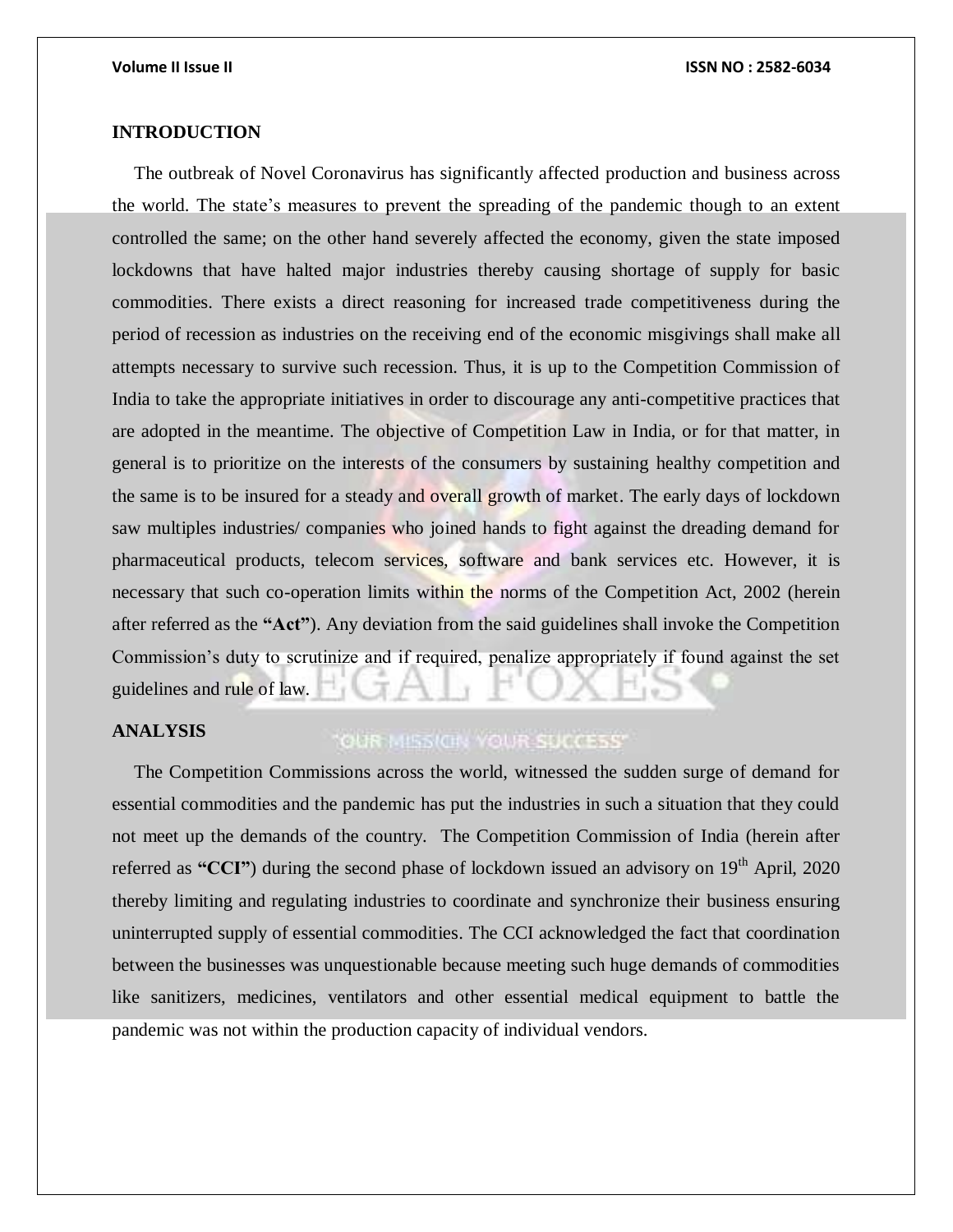### **Volume II Issue II ISSN NO : 2582-6034**

The *advisory*<sup>1</sup> released by CCI in lieu of the changing supply and demand patterns, urged businesses to share data on stock levels, timings of operation and supply, distribution network, logistics and the Research and Development statistics in order to cater to the extraordinary circumstances arising out of the pandemic. However, this exception came with a condition that, coordination is permissible if and only such coordination does not lead to price fixing and limitation of markets/allocations. This right to collaborate and coordinate was not given to all forms of business, but only to Joint Venture. The advisory specifies that only the Joint Ventures are eligible for this exception and permits to collaborate production and distribution furthermore supporting the government to battle the pandemic. Such Joint Venture need to prove "efficient gains" with the help of such collaboration, and the term efficient includes efficiency related to production, supply, distribution, acquisition, storage of goods and services. The advisory prohibits any such coordination with competitors which is not considered to be necessary and essential to battle COVID-19, and is done with the only motive of gaining dominance in the market or suppressing competitive provisions of the act for personal benefits in the name of Pandemic. All the unilateral business conducts entered during the time of pandemic unnecessary to the present concern shall be considered to be exploitative and disservice to the consumers as well as small scale businesses, and are liable to be penalized as abuse of dominant position under section 4 of the Act.

The competition Act, 2002 in Section 3(3) talks about collaboration between competitors in order to affect an appreciable effect on competition, though such prerogative is not applicable on joint ventures. However if an increase in efficiency in terms of production, supply, storage, provision of services and control over goods is assured, then such agreement between the competitors shall be in accordance with the above Section. Furthermore in assessment of such agreement under Section 19(3), the CCI shall have due regard to the accrual of benefits to consumers, improvement in quality of products/ services delivered, promotion of scientific and technological advancements and the efficiency in the aspects of production and supply of goods and services. The Central Government is empowered under the act (section 54(a)) to provide exemption to any provision of the act on the matters of public interest through a notification, and this exemption may include collaboration in certain industries such as pharmaceuticals, health care, essential commodities etc. to encourage research and development for medicines and

l

<sup>&</sup>lt;sup>1</sup> [https://www.cci.gov.in/sites/default/files/whats\\_newdocument/Advisory.pdf](https://www.cci.gov.in/sites/default/files/whats_newdocument/Advisory.pdf)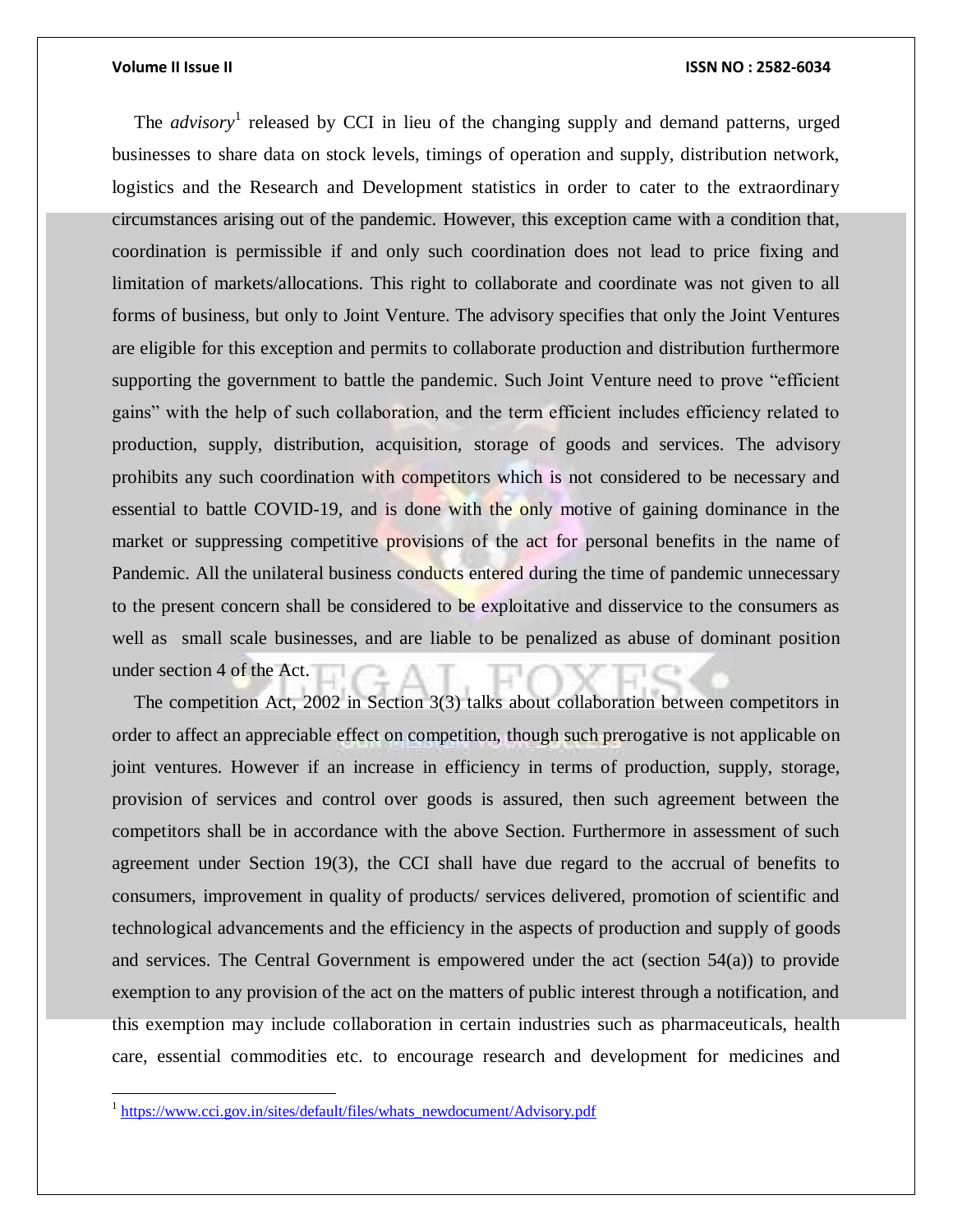l

### **Volume II Issue II ISSN NO : 2582-6034**

vaccines for the novel coronavirus. Yet the advisory passed by CCI on April 14, 2020 falls impedingly short of specification in its endeavor to address the nature of coordination that it states, as quoted to be "necessary and proportionate to address concerns arising from Covid 19".

If we look at the US Antitrust Agency"s response to the Novel Coronavirus, the *United States Joint Antitrust Statement Regarding Covid-19<sup>2</sup>* permitted joint ventures to come together to brings their goods and services in collaboration to ensure enough and uninterrupted supply in the economy. The committee classified certain activities and collaborations to be as "procompetitive" as a response to the national emergency and to ensure enough supply for all keeping in mind the federal antitrust laws of US. The agency also recognised individuals and businesses whose immediate action to the outgrowing demand for limited supply of essential commodities is inevitable. To support such an action, the agency allowed the collaboration of firms for the purpose of research and development which will enhance the integration of economic activities during the pandemic. The Agencies have expressed that sharing technical know-how, rather than company specific data about prices, wages, outputs, or costs, may be "necessary to achieve the pro-competitive benefits of certain collaborations. It further explained why joint purchasing of health care equipments and services is treated as pre-competitive in the current times. It suggested that such a combination or collaboration would be beneficial not only to the vendors but, to the as customers and the state itself.

The *European Competition Network (ECN)* in its *joint statement*<sup>3</sup> issued in context of the Covid 19 pandemic and in response to the surging demand for essential items within the European Union, recognised the importance of distribution of scarce products in the time of the pandemic and thus announced of no active intervention of ECN in regards to any measures taken to absolve such scarcity of resources. Further the advisory also invited for informal guidance to enterprises seeking such coordination in the interest of commonwealth of the EU. The ECN also warned against price manipulation of primary healthcare products such as facemask and sanitizing gels which are to be competitively priced and enterprises resorting to capitalizing on these products by mode of cartelization and abuse of dominant position shall be penalized. The United Kingdom *Competition and Markets Authority* also issued a similar *statement<sup>4</sup>* in the early

<sup>&</sup>lt;sup>2</sup> [https://www.ftc.gov/system/files/documents/public\\_statements/1569593/statement\\_on\\_coronavirus\\_ftc-doj-3-24-](https://www.ftc.gov/system/files/documents/public_statements/1569593/statement_on_coronavirus_ftc-doj-3-24-20.pdf) [20.pdf](https://www.ftc.gov/system/files/documents/public_statements/1569593/statement_on_coronavirus_ftc-doj-3-24-20.pdf)

<sup>3</sup> [https://ec.europa.eu/competition/ecn/202003\\_joint-statement\\_ecn\\_corona-crisis.pdf](https://ec.europa.eu/competition/ecn/202003_joint-statement_ecn_corona-crisis.pdf)

<sup>&</sup>lt;sup>4</sup>[https://assets.publishing.service.gov.uk/government/uploads/system/uploads/attachment\\_data/file/875468/COVID-](https://assets.publishing.service.gov.uk/government/uploads/system/uploads/attachment_data/file/875468/COVID-19_guidance_-.pdf)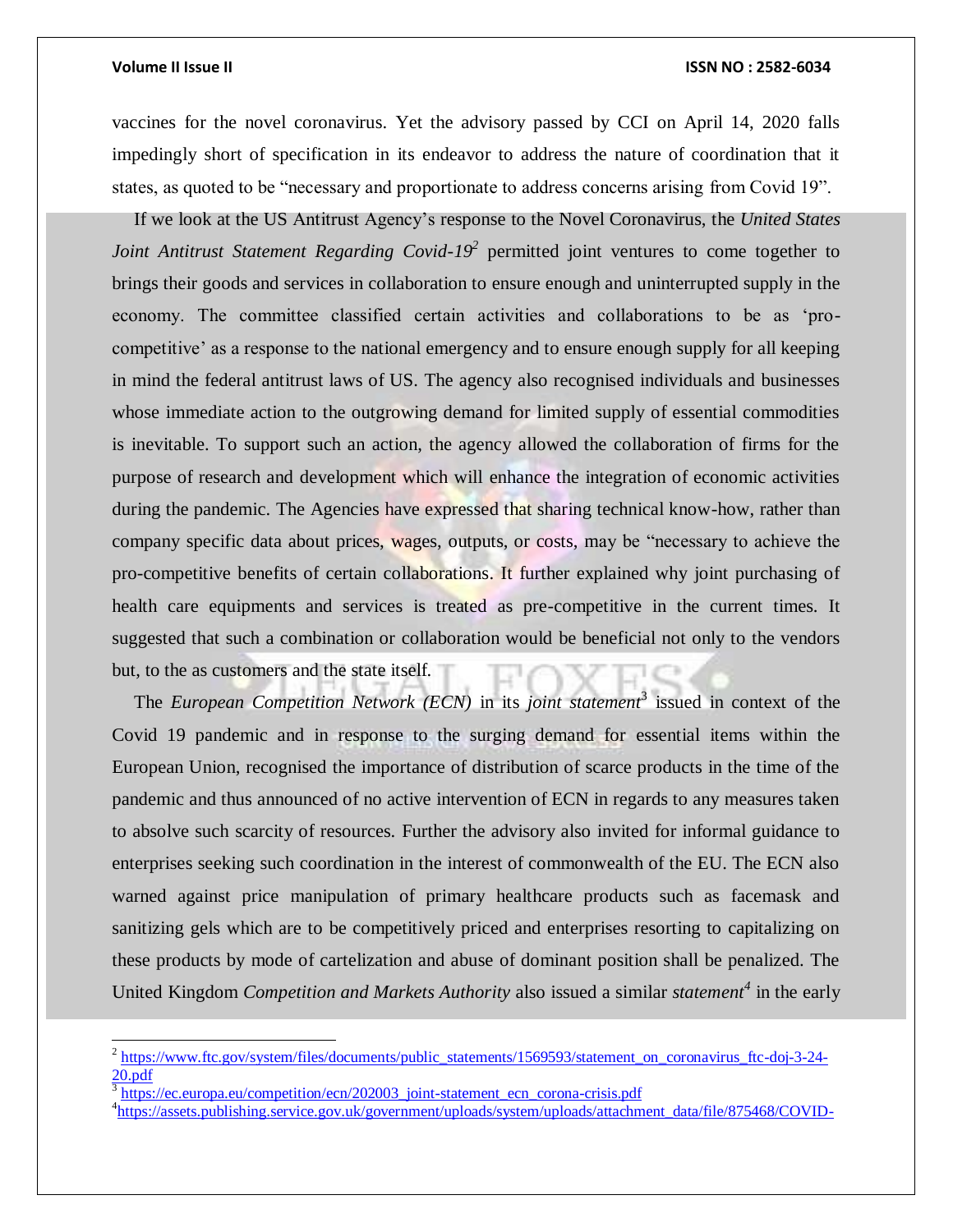### **Volume II Issue II ISSN NO : 2582-6034**

days of lockdown that it will not take any action or charge penalty for making coordination in business that are necessary to avoid shortage in the production, distribution and sales of essential commodities during the pandemic*.* The *Australian Competition & Consumer Commission's release*<sup>5</sup> in the wake of pandemic on April 3, 2020 has permitted limited co-operation between wholesalers, gas and electricity industry participants, supermarket operators, shopping center owners and managers, medical technology companies and private hospitals in Victoria and Queensland.

A similar surge in demand can be seen in the Global Telecom Sector in the wake of the Covid 19 pandemic as almost all legitimate businesses were incorporated into e-platforms which made a major functioning of various industries online. "Work From Home" became the new normal and it was the demand of a greater spectrum for data traffic that took the Telecom Sector by storm, globally. This sudden surge in traffic called for an "all hands on deck" protocol by the top0 Telecommunication giants to accommodate the surge as seamlessly as possible, without hindering the current standard of communication. Thus, for a brief duration several operators had to make their services offline for a while in order make necessary changes to accommodate the conversion of various educational, industrial and other institutions opening up to e-classes, eboard meetings, e-proceedings and many more.

In context, the Data scheme for India was drastically steamrolled by one company alone in 2016, Reliance Jio entered the market with the up to date 4G spectrum that based its tariff on Data, in contrast to the competing companies in preceding Voice based tariffs. On its release, Jio provided its services free with unlimited data and voice calls for the first 6months, creating a rapidly increasing customer base. This forced the other competing companies to lower tariffs and update to 4G spectrum which isn"t necessarily cheap. Reliance moved forward with production of 4G handsets at practically minimal costs, thus gapping the competitions in terms of Customer growth. Airtel, the primary competitor managed to update and downplay its services at a steady rate, which cannot be said for several other competitors such as BSNL, Idea, Vodafone and many more. Thus the new merger between the two underhanded Telecom Companies Vodafone and Idea into V! (Vi) Telecom to compete against the current giants in the sector, Reliance Jio and Bharati Airtel. This merger resulted into unification of both, Vodafone and idea customer base

 $\overline{a}$ 

[<sup>19</sup>\\_guidance\\_-.pdf](https://assets.publishing.service.gov.uk/government/uploads/system/uploads/attachment_data/file/875468/COVID-19_guidance_-.pdf)

<sup>&</sup>lt;sup>5</sup> <https://www.accc.gov.au/media-release/co-operation-to-support-reliable-energy-sector-authorised>